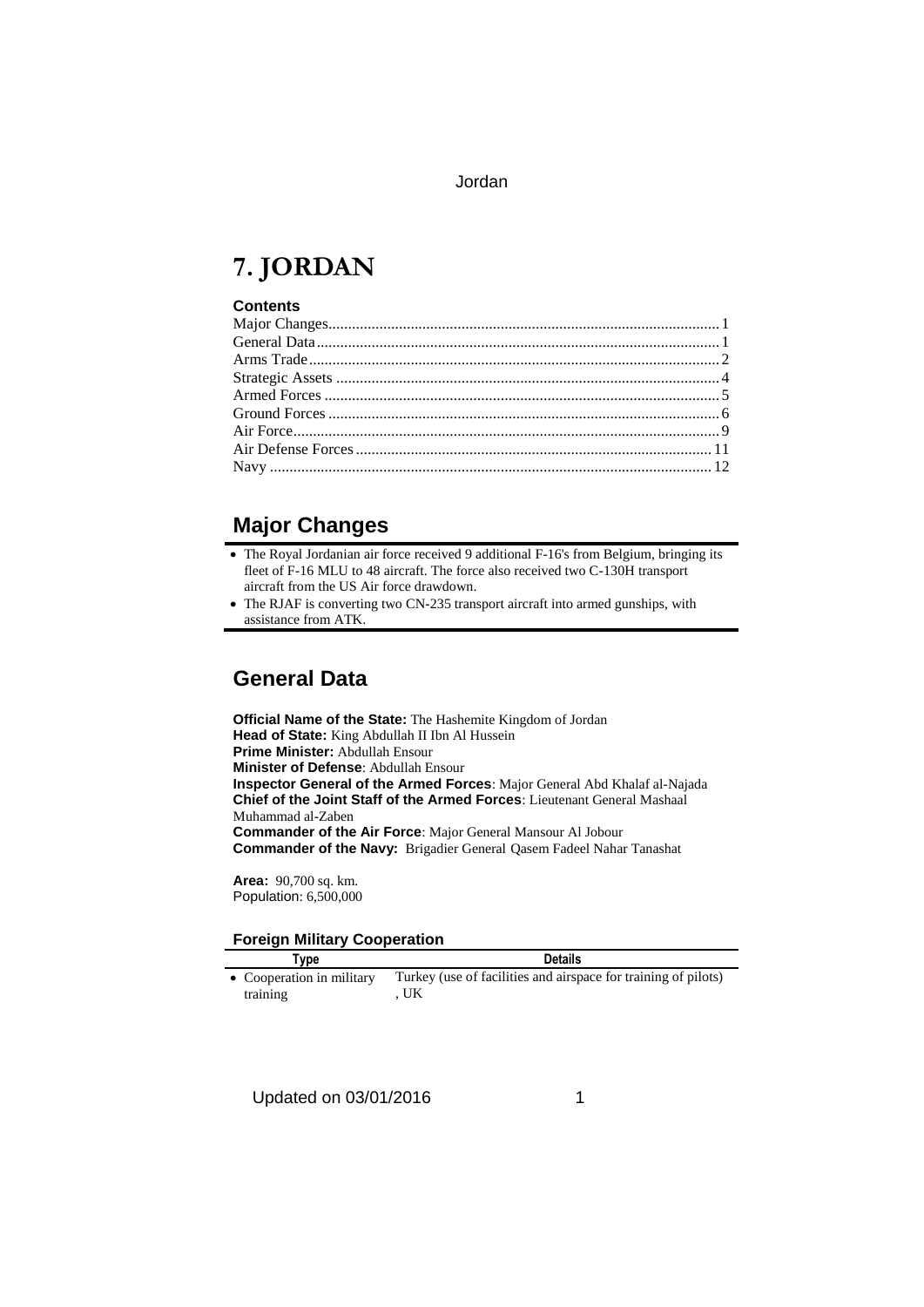| Type                     | <b>Details</b>                                       |
|--------------------------|------------------------------------------------------|
| • Foreign forces         | US $(1,000$ troops as of 2006), UK                   |
| • Forces deployed abroad | Afghanistan (ISAF), Congo (MONUCO), Darfur           |
|                          | (UNAMID), Georgia (UNOMIG), Haiti (MINUSTAH),        |
|                          | Liberia (UNMIL), Sudan (UNMIS), Western Sahara       |
|                          | (MINURSO)                                            |
| • Joint maneuvers        | Belgium (2009), Egypt (2009), France, Israel (2009), |
|                          | Kuwait (2009), Pakistan (2010), Oman, Qatar, Turkey, |
|                          | UAE (2010), UK, US (2009)                            |
| • Security agreements    | NATO (2007), Kuwait (2011), Lebanon (2010), Saudi    |
|                          | Arabia (2001), Turkey                                |

# **Arms Trade**

| <b>Arms Procurement and Security Assistance Received</b> |  |
|----------------------------------------------------------|--|
|----------------------------------------------------------|--|

| Country            | Type                   | <b>Details</b>                                                    |
|--------------------|------------------------|-------------------------------------------------------------------|
| Austria            | • Arms transfers       | S-100 Camcopter (2011)                                            |
| Belgium            | • Arms transfers       | F-16 aircraft (2011)                                              |
| Italy              | • Cooperation in       | Falco UAV (2009), Border security system                          |
|                    | <b>Arms Production</b> | (2009)                                                            |
| <b>Netherlands</b> | • Arms transfers       | F-16 aircraft (2009), YPR-765 APCs (2010),<br>155mm M109A2 (2010) |
| <b>PRC</b>         | • Arms transfers       | 120mm mortars (2008)                                              |
|                    | • Military training    | Training of nuclear technicians (2008)                            |
| Russia             | • Arms transfers       | IL-76 transport aircraft (2010), AT-14                            |
|                    |                        | ATGMs (2008), SA-18 Igal SAMs (2008)                              |
|                    | • Cooperation in       | RPG-32 ATRLs (2010)                                               |
|                    | <b>Arms Production</b> |                                                                   |
| South Africa       | • Cooperation in       | Ratel-20 IFVs (2008), RG-12 APCs (2008)                           |
|                    | Arms Production        |                                                                   |
| South Korea        | • Facilities           | Construction of 5MW nuclear research<br>reactor $(2010)$          |
|                    | Military training      | Training of nuclear technicians (2010)                            |
| Turkey             | • Cooperation in       | upgrading of F-16 aircraft (2009)                                 |
|                    | <b>Arms Production</b> |                                                                   |
| UK.                | • Cooperation in       | al-Jawad APCs (2008), al-Thalab RVs                               |
|                    | <b>Arms Production</b> | (2008), Hunter APCs (2010), J8 RVs (2010)                         |
| US                 | • Arms transfers       | F-16 combat aircraft (2009), S-70 Blackhawk                       |
|                    |                        | helicopters (2010), AIM-120 AMRAAMs                               |
|                    |                        | (2010), Javelin ATGMs (2009), HIMARS                              |
|                    |                        | MRLs (2010), RC-208 aircraft (2010), AH-6                         |
|                    |                        | helicopters $(2010)$ , EW systems $(2010)$ , C-                   |
|                    |                        | 130E aircraft (2011)                                              |
|                    | Assistance             | \$300 million military aid (2009)                                 |
|                    | • Cooperation in arms  | Upgrading of M113 APCs (2009), conversion                         |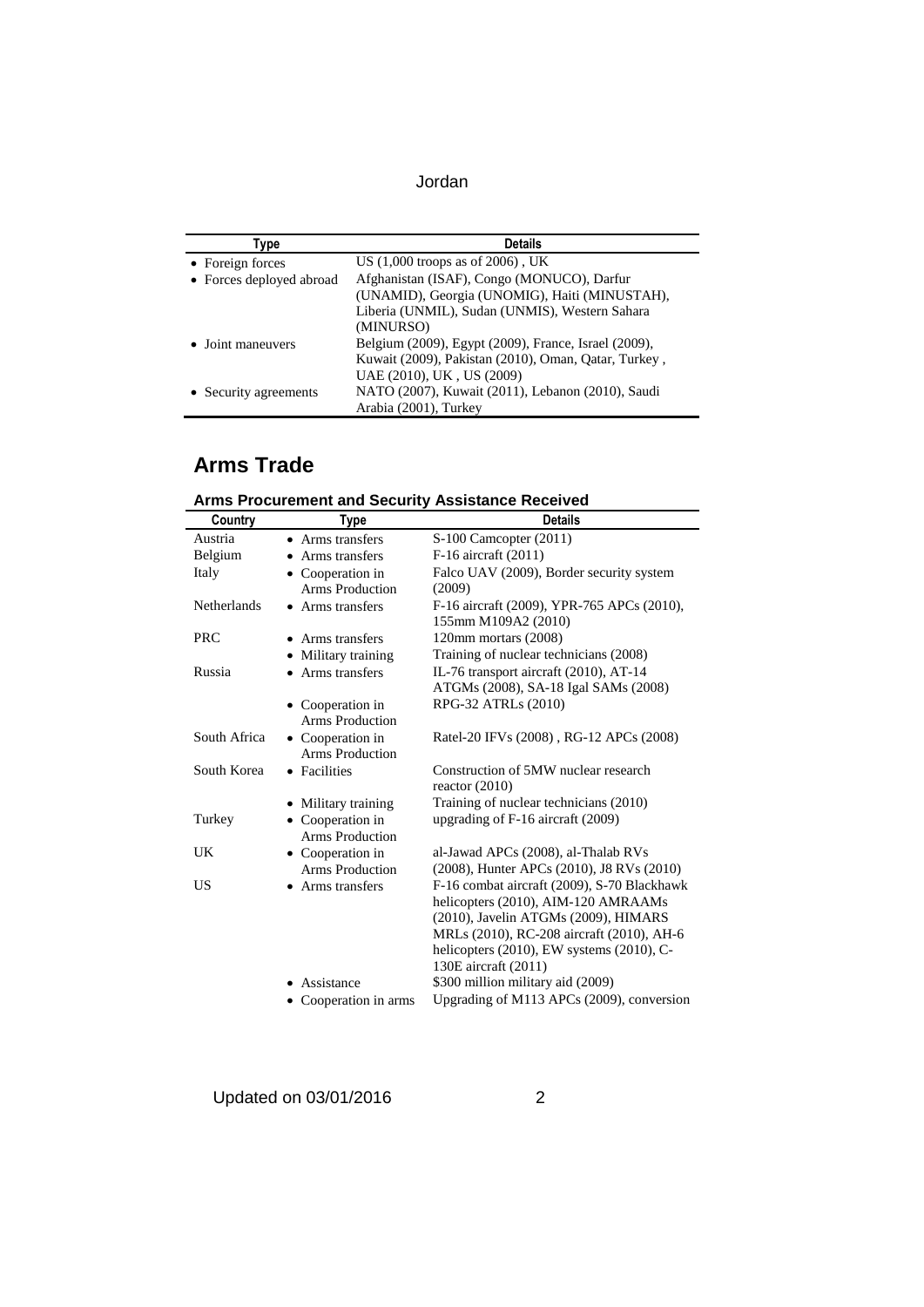| Jordan |  |
|--------|--|
|--------|--|

| Country | Type                | <b>Details</b>                              |
|---------|---------------------|---------------------------------------------|
|         | production          | of $CN-235$ into gunship aircraft $(2011)$  |
|         | • Facilities        | Construction of the Border Security program |
|         |                     | (2011)                                      |
|         | • Military training | Advisers                                    |

| <b>Arms Sales and Security Assistance Extended</b> |  |
|----------------------------------------------------|--|
|----------------------------------------------------|--|

| Country       | Type                  | <b>Details</b>                            |
|---------------|-----------------------|-------------------------------------------|
| Afghanistan   | • Military training   | Training of Afghan security forces (2010) |
| Bahrain       | • Military training   | Training of Bahraini pilots (2009)        |
| <b>Brazil</b> | • Arms transfers      | $F-5$ E/F aircraft (2008)                 |
| <b>Brunei</b> | • Arms transfers      | Armored vehicles (2008)                   |
| Kenya         | • Arms transfers      | F-5E aircraft (2008)                      |
| Libya         | • Arms transfers      | Nimr RVs $(2010)$                         |
| <b>PA</b>     | • Military training   | Trainees in Jordan (2010)                 |
| <b>UAE</b>    | • Cooperation in arms | $AB17$ Tiger/Nimr RVs $(2010)$            |
|               | production            |                                           |
| UK            | • Facilities          | Use of airspace for training missions     |
| US            | • Facilities          | Use of airfields by combat aircraft       |
| Yemen         | • Arms transfers      | al-Jawad APCs (2008)                      |

#### **Defense Production**

|                                                       | М | P | А |
|-------------------------------------------------------|---|---|---|
| Army equipment                                        |   |   |   |
| • Upgrading of Khalid and al-Hussein MBTs             |   |   |   |
| Upgrading of M60 and Tariq MBTs                       |   |   |   |
| Upgrading of Scorpion light tanks                     |   |   |   |
| Conversion of M47 and M60 tanks to ARVs               |   |   |   |
| Conversion of Tariq to Temsah IFVs and MAP APCs       |   |   |   |
| Upgrading of M113 APCs to M113MK1J standard           |   |   |   |
| Upgrading of Ratel and RG-12 APCs                     |   |   |   |
| • Production of AB2 al-Jawad, Hunter, Stallion APCs   |   |   |   |
| Production of modified Land Rover APCs                |   |   |   |
| • Production of Lenco, Marauder APCs                  |   |   |   |
| Production of AAPCs                                   |   |   |   |
| Black Iris Desert Iris, al-Thalab, J8, Tiger/Nimr RVs |   |   |   |
| 70mm LOGIR, and 107mm AB19 SP MRLs                    |   |   |   |
| Desert Ranger motorcycles                             |   |   |   |
| 120mm NM3 Semi-automatic SP mortars                   |   |   |   |
| 60mm SP mortar on Desert Iris vehicle                 |   |   |   |
| RPG-29/32 ATRLs                                       |   |   |   |
| Predator RCWS for Temsah and Rooikat IFVs             |   |   |   |
| • AB27 copula for M113 APCs                           |   |   |   |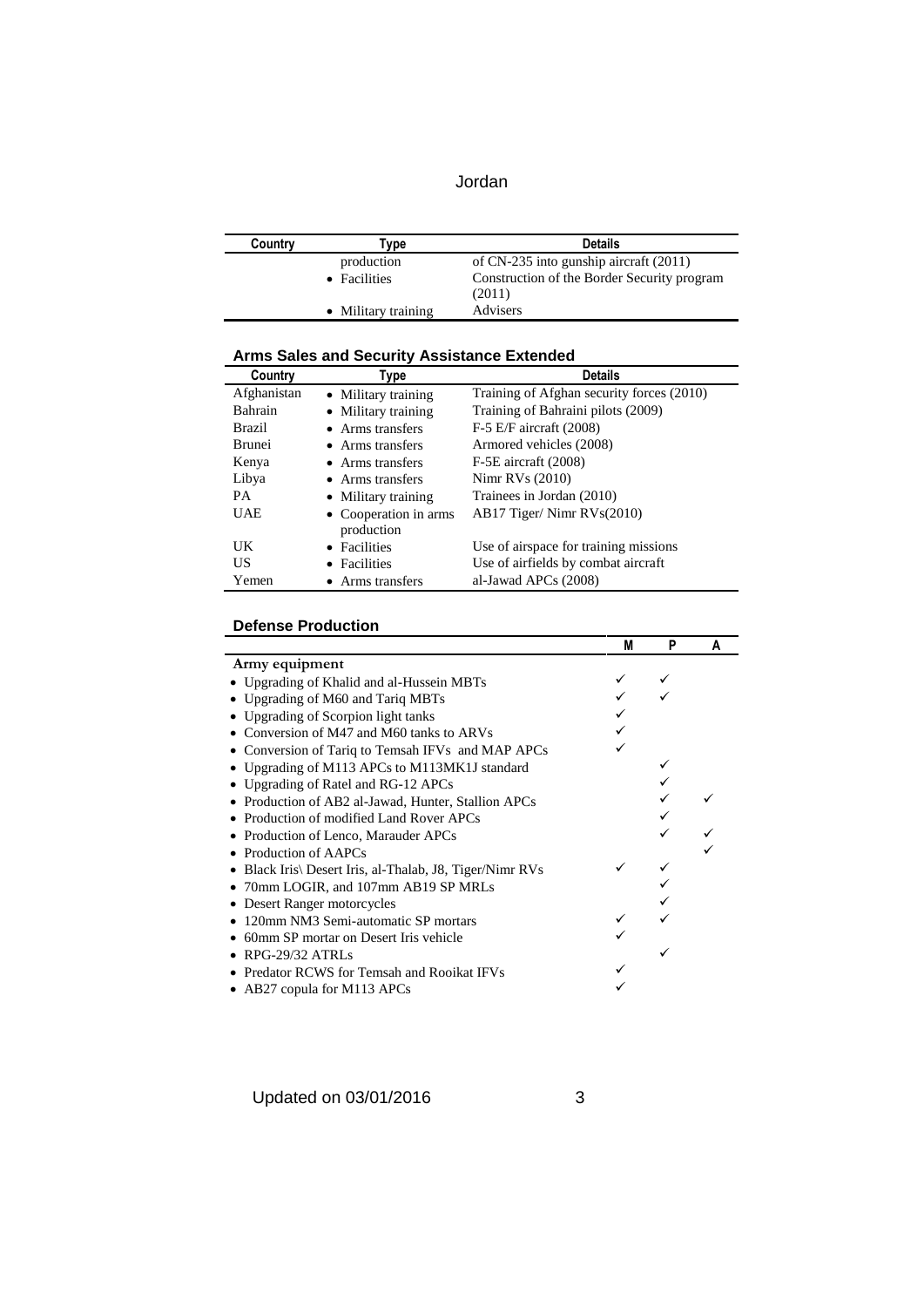|                                                               | M | P | A |
|---------------------------------------------------------------|---|---|---|
| Air Force equipment                                           |   |   |   |
| • I-wing, Jordan Falcon, Jordan Arrow, NT-150, Silent Eye, T- |   |   |   |
| Rex UAVs                                                      |   |   |   |
| • conversion of CN-235 into gunship aircraft                  |   |   |   |
| • KA-226 helicopter                                           |   |   |   |
| Sama CH-2000 Trainer aircraft                                 |   |   |   |
| $\bullet$ Falco UAVs                                          |   |   |   |
| • SB7L-360 Seeker light observation aircraft                  |   |   |   |
| Naval equipment                                               |   |   |   |
| • Light Craft SRB                                             |   |   |   |
| $\bullet$ AMP-137 PBs                                         |   |   |   |
| <b>Electronics</b>                                            |   |   |   |
| • EW and ESM measures                                         |   |   |   |
| • Aerial reconnaissance/ observation system                   |   |   |   |
| • Upgrading of avionics (joint venture)                       |   |   |   |
| Optronics                                                     |   |   |   |
| • Night vision equipment                                      |   |   |   |
| M - manufacture (indigenously developed)<br>Note:             |   |   |   |
| P - production under license                                  |   |   |   |
| A - assembly                                                  |   |   |   |

# **Strategic Assets**

## **NBC Capabilities**

| Nuclear capability                                                                  |
|-------------------------------------------------------------------------------------|
| 5MW nuclear research reactor, being built by a consortium of companies from South   |
| Korea. Nuclear cooperation accords with Canada, China, France, Japan, UK, and USA.  |
| Party to the NPT.                                                                   |
| Chemical weapons and protective equipment                                           |
| No known CW activities. Personal protective and decontamination equipment. Party to |
| the CWC.                                                                            |
| <b>Biological weapons</b>                                                           |
| No known BW capability. Party to the BWC.                                           |
|                                                                                     |

| <b>Command and Control Assets</b> |  |
|-----------------------------------|--|
|-----------------------------------|--|

| Name                   | <b>Description</b>                                                                       |
|------------------------|------------------------------------------------------------------------------------------|
| Air defense            |                                                                                          |
| RADIANT C4I            | National EW network, connecting regional control centers,<br>ground radars and AD assets |
| <b>Border security</b> |                                                                                          |
| Distant sentry         | National border surveillance system, Including ground radars,<br>sensors and aerostats.  |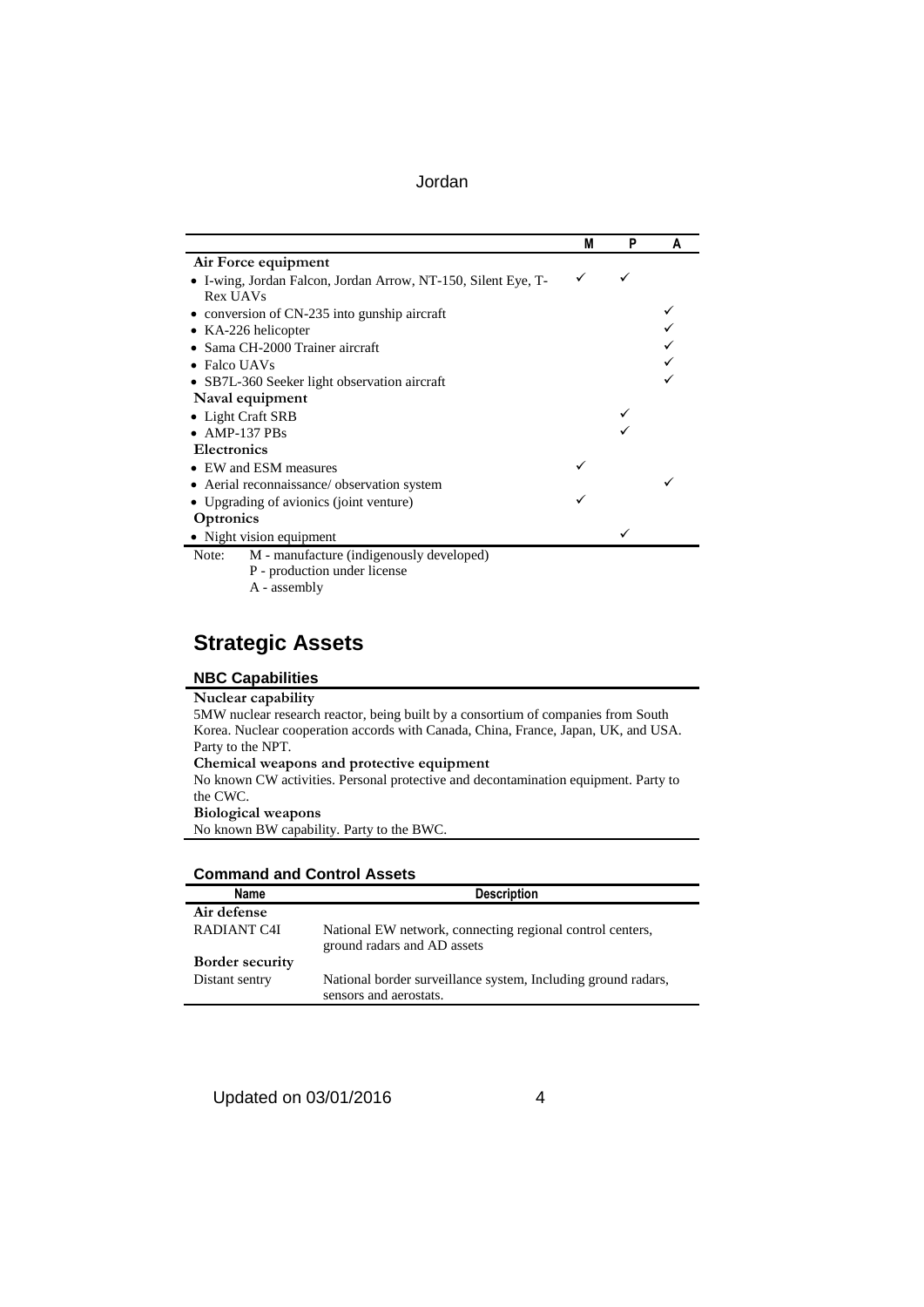## **Armed Forces**

| 2013<br>2010<br>2011<br>2012<br>2014<br>Year<br>General data                                               |  |
|------------------------------------------------------------------------------------------------------------|--|
|                                                                                                            |  |
|                                                                                                            |  |
| 100,700<br>100,700<br>100,700<br>100,700<br>100,700<br>• Personnel                                         |  |
| (regular)                                                                                                  |  |
| <b>Ground forces</b>                                                                                       |  |
| <b>Divisions</b><br>$\overline{4}$<br>$\overline{4}$<br>$\overline{4}$<br>$\overline{4}$<br>$\overline{4}$ |  |
| • Total number of<br>14<br>14<br>14<br>14<br>14                                                            |  |
| brigades                                                                                                   |  |
| 927<br>927<br>927<br>927<br>927<br>Tanks<br>$\bullet$                                                      |  |
| (1,217)<br>(1,217)<br>(1,217)<br>(1,217)<br>(1,217)                                                        |  |
| 2,235<br>2,235<br>2,235<br>2,235<br>2,235<br>APCs/AFVs                                                     |  |
| (2,295)<br>(2,295)<br>(2,295)<br>(2,295)<br>(2,295)                                                        |  |
| 853 (878)<br>853 (878)<br>853 (878)<br>853 (878)<br>853 (878)<br>Artillery                                 |  |
| (including)                                                                                                |  |
| MRL <sub>s</sub> )                                                                                         |  |
| Air force                                                                                                  |  |
| 88 (102)<br>98 (111)<br>98 (111)<br>98 (111)<br>98 (111)<br>Combat aircraft                                |  |
| 23<br>25<br>26<br>Transport aircraft<br>26<br>26                                                           |  |
| 79<br>79<br>79<br>79<br>79<br>• Helicopters                                                                |  |
| Air defense                                                                                                |  |
| forces                                                                                                     |  |
| 17<br>17<br>17<br>17<br>17<br>• Heavy SAM                                                                  |  |
| <b>batteries</b>                                                                                           |  |
| 12<br>12<br>12<br>12<br>12<br>• Medium SAM                                                                 |  |
| batteries                                                                                                  |  |
| 50<br>50<br>50<br>50<br>50<br>• Light SAM                                                                  |  |
| launchers                                                                                                  |  |
| Navy                                                                                                       |  |
| 17<br>17<br>17<br>17<br>17<br>• Patrol craft                                                               |  |

\* Due to change in estimate.

**Personnel** 

|                      | Regular | <b>Reserves</b> | Total   |
|----------------------|---------|-----------------|---------|
| <b>Ground Forces</b> | 88,000  | 60,000          | 148,000 |
| Air Force            | 12,000  |                 | 12,000  |
| Navy                 | 700     |                 | 700     |
| <b>Total</b>         | 100,700 | 60,000          | 160,700 |
| Paramilitary         |         |                 |         |
| • General Security   | 25,000  |                 | 25,000  |
| Forces (including)   |         |                 |         |
| Desert Patrol)       |         |                 |         |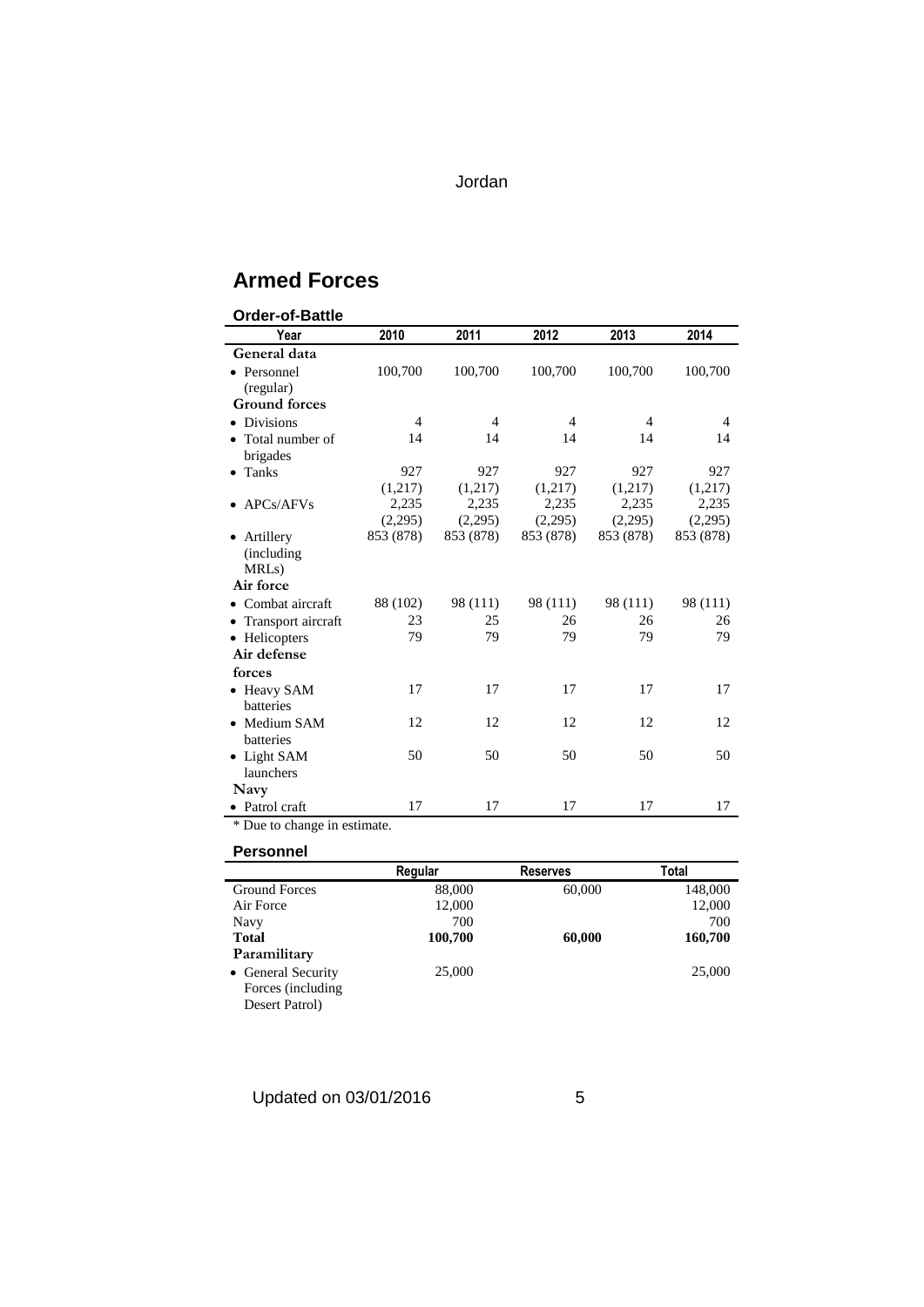|              | Regular | Reserves        | Total           |
|--------------|---------|-----------------|-----------------|
| Popular Army |         | 200,000-250,000 | 200,000-250,000 |

Note: The Popular Army is not regarded as a fighting force.

## **Ground Forces**

#### **Formations**

|                      | <b>Divisions</b> | Independent<br>brigades /<br>groups | <b>Brigades in divisions</b>          |
|----------------------|------------------|-------------------------------------|---------------------------------------|
| Armored              | $\overline{c}$   |                                     | 3 armd., 1 aty., 1 AD<br>each         |
| Mechanized           | 2                |                                     | 1 Inf., 2 mech., 1 aty., 1<br>AD each |
| Infantry/Royal Guard |                  |                                     |                                       |
| Special forces       |                  | 3                                   |                                       |
| Artillery            |                  |                                     |                                       |
| <b>Total</b>         | 4                | -                                   |                                       |

#### **Tanks**

| Model                 | Quantity | In service | <b>Since</b> | <b>Notes</b>                          |
|-----------------------|----------|------------|--------------|---------------------------------------|
| <b>MBTs</b>           |          |            |              |                                       |
| High quality          |          |            |              |                                       |
| • Al-Hussein          | 390      | 390        | 1999         | Challenger I                          |
| Khalid                | 275      | 275        | 1984         | <b>Improved Chieftain</b>             |
| Subtotal              | 665      | 665        |              |                                       |
| Medium and low        |          |            |              |                                       |
| quality               |          |            |              |                                       |
| $\bullet$ Tariq       | 290      | $\Omega$   | 1995         | <b>Improved Centurion</b>             |
| $\bullet$ M60 Phoenix | 182      | 182        | 2003         | Upgraded M60                          |
| • $M60 A1/A3$         | 80       | 80         | 1980         | Being upgraded                        |
| Subtotal              | 552      | 262        |              |                                       |
| <b>Total</b>          | 1,217    | 927        |              |                                       |
| Future procurement    |          |            |              |                                       |
| • al-Hussein          | $^{+}$   | $^{+}$     |              | To be upgraded<br>with Hybrid torrent |

#### **APCs/AFVs**

| Model                | Quantity | In service | <b>Since</b> | <b>Notes</b>                                         |
|----------------------|----------|------------|--------------|------------------------------------------------------|
| APCs<br>• M113 A1/A2 | 800      | 800        | 1968         | To be upgraded;<br>including M106 M-<br>30, M901 ITV |
| $\bullet$ M113 Mk1J  | 410      | 410        | 2004         |                                                      |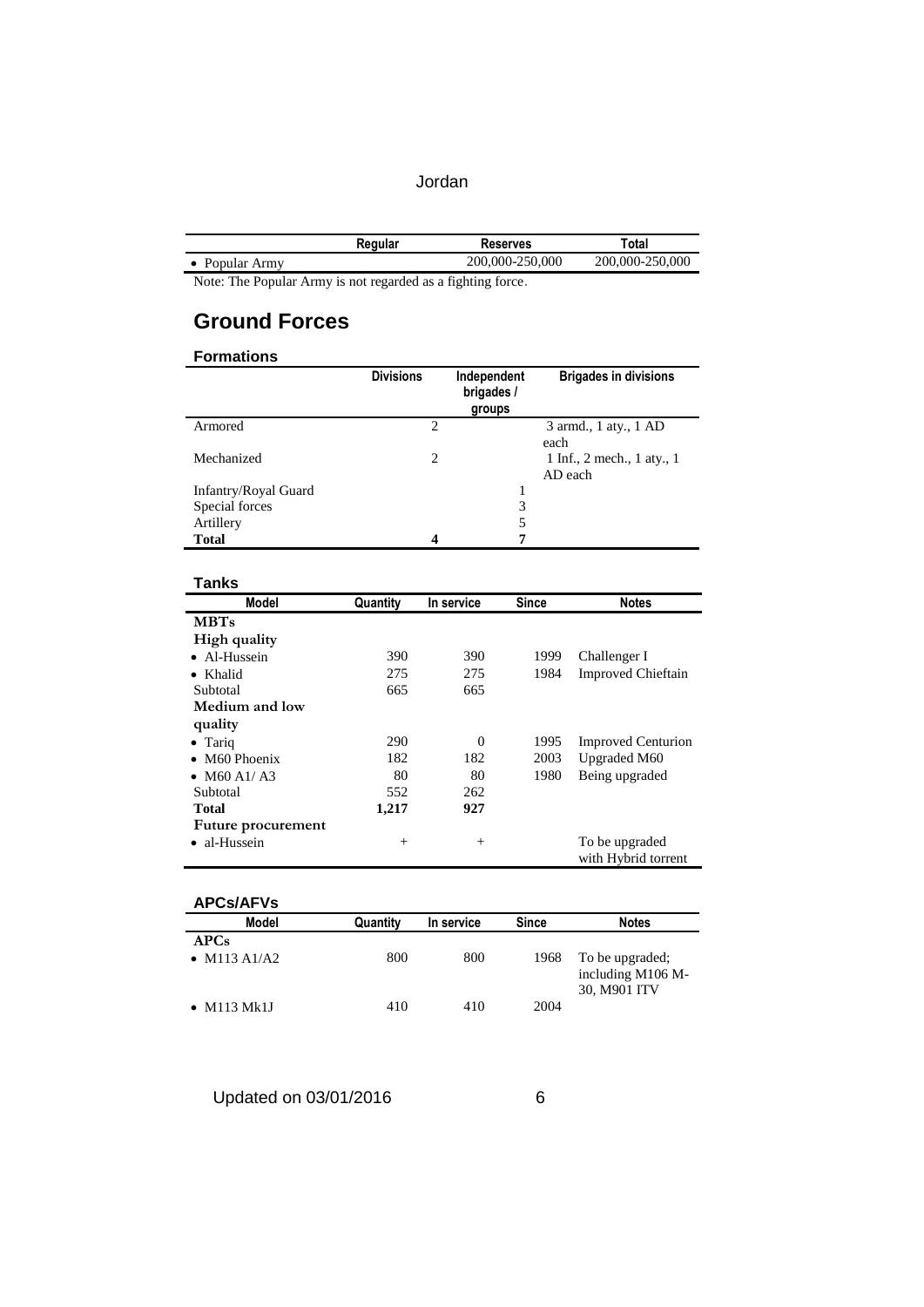| <b>Model</b>              | Quantity | In service | <b>Since</b> | <b>Notes</b>                              |
|---------------------------|----------|------------|--------------|-------------------------------------------|
| $\bullet$ YPR-765         | 60       | 60         | 2005         | Including 45 YPR<br>ITV.                  |
| Engesa EE-11              | 100      | 100        | 1987         | With General<br><b>Security Forces</b>    |
| • Spartan                 | 55       | 55         | 2000         | 26 Transferred to<br>Iraq                 |
| Subtotal<br><b>IFVs</b>   | 1,425    | 1,425      |              |                                           |
| • Ratel $20$              | 340      | 340        | 2003         | With BAU-23<br><b>OWS</b>                 |
| $\bullet$ BMP-2           | 35       | 35         | 1989         |                                           |
| Subtotal                  | 375      | 375        |              |                                           |
| Reconnaissance            |          |            |              |                                           |
| • Scorpion                | 35       | 35         | 2002         | Converted from<br><b>Light Tanks</b>      |
| Scimitar                  | 175      | 175        | 2005         |                                           |
| Saladin/Saracen           | 60       | $\theta$   | 1963         |                                           |
| Subtotal                  | 270      | 210        |              |                                           |
| Light armored             |          |            |              |                                           |
| vehicles                  |          |            |              |                                           |
| • AB5 Defender 110        | 14       | 14         | 2001         |                                           |
| • AB2 al-Jawad            | 65       | 65         | 2001         |                                           |
| • Al-Thalab               | 96       | 96         | 2006         | Armor-protected<br>variant                |
| • Ferret Hybrid           | 50       | 50         | 2007         | <b>Upgraded</b> from<br>obsolete vehicles |
| Subtotal                  | 225      | 225        |              |                                           |
| <b>Total</b>              | 2,295    | 2,235      |              |                                           |
| <b>Future procurement</b> |          |            |              |                                           |
| $\bullet$ YPR-765         | 520      |            |              | Form the<br>Netherlands                   |
| • Hunter LAV              | 20       |            |              | Based on Toyota<br>Land crusier           |
| $RG-12$                   | 40       |            |              |                                           |
| M113 Mk1J                 | 300      |            |              | <b>Upgraded from kits</b>                 |
| • Matador/ Stallion       | 50       |            |              |                                           |

| <b>Artillery</b>    |          |            |       |              |
|---------------------|----------|------------|-------|--------------|
| Model               | Quantity | In service | Since | <b>Notes</b> |
| Self-propelled guns |          |            |       |              |
| and howitzers       |          |            |       |              |
| • $203$ mm M-110 A2 | 128      | 128        | 1980  |              |
| • 155mm M-109 A2    | 220      | 220        | 1980  |              |
| Subtotal            | 348      | 348        |       |              |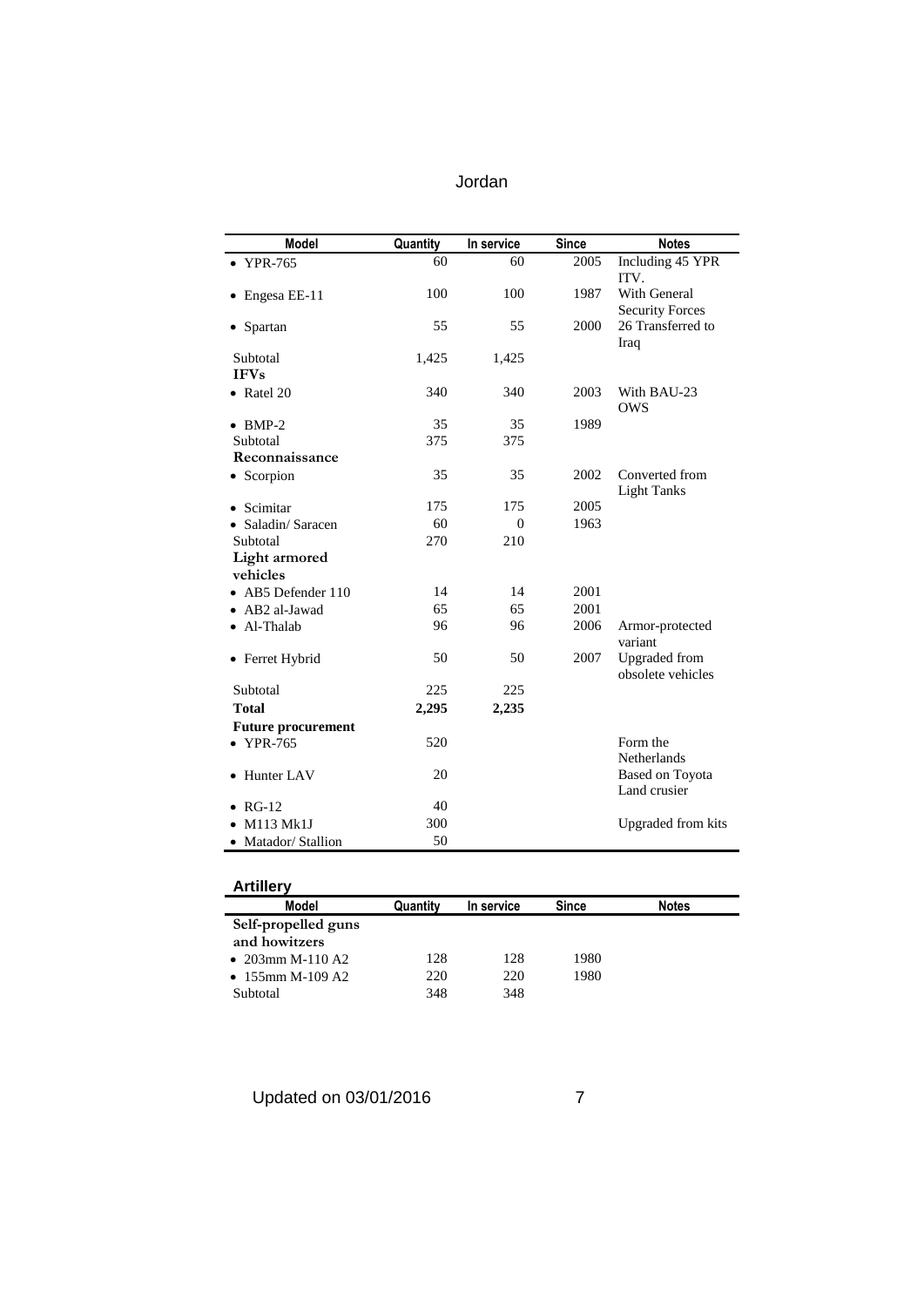| Jordan |
|--------|
|--------|

| Model                        | Quantity | In service | <b>Since</b> | <b>Notes</b>                          |
|------------------------------|----------|------------|--------------|---------------------------------------|
| Towed guns and               |          |            |              |                                       |
| howitzers                    |          |            |              |                                       |
| • $203 \text{mm}$ (8") M-115 | 25       | $\Omega$   | 1965         |                                       |
| $\bullet$ 155mm M-114        | 30       | 30         | 1970         |                                       |
| $\bullet$ 155mm M-59 (Long   | 10       | 10         | 1965         |                                       |
| Tom)                         |          |            |              |                                       |
| • $105$ mm M $102$ A $1$     | 50       | 50         | 1970         |                                       |
| Subtotal                     | 115      | 90         |              |                                       |
| Mortars, under               |          |            |              |                                       |
| $160$ mm                     |          |            |              |                                       |
| $\bullet$ 120mm              | 300      | 300        | 1975         |                                       |
| $\bullet$ 107mm M-30         | 100      | 100        | 1975         | 50 M106 SP                            |
| Subtotal                     | 400      | 400        |              |                                       |
| <b>MRLs</b>                  |          |            |              |                                       |
| $\bullet$ 107mm AB-19        | 15       | 15         | 2002         | mounted on                            |
|                              |          |            |              | <b>HUMMWV/Desert</b>                  |
|                              |          |            |              | Iris chassis                          |
| <b>Total</b>                 | 878      | 853        |              |                                       |
| <b>Future procurement</b>    |          |            |              |                                       |
| $\bullet$ 155mm M109A2       | 122      |            | 2014         | Drawdown form                         |
|                              |          |            |              | the Netherlands                       |
| 227mm HIMARS                 | 12       |            | 2012         |                                       |
| 120mm SP                     | $^{+}$   |            |              | Chinese mortars<br>under negotiations |

| <b>Ground Radars</b> |          |            |              |              |
|----------------------|----------|------------|--------------|--------------|
| Model                | Quantity | In service | <b>Since</b> | <b>Notes</b> |
| Artillery/mortar     |          |            |              |              |
| locating radars      |          |            |              |              |
| • $AN/TPO-36/37$     |          |            | 1990         |              |

#### **Logistic and Engineering Equipment**

Aardvark Mk 2 flail (6), Aardvark Mk 3 flail (6) , bridges, mine-clearing plows and bulldozers, UDK-1, HETs (200), M-578 recovery vehicles (30), Chieftain ARVs (6), Scammell Commander HETs (59) , M60 ARVs (20) **Future procurement:** M1070 HETs (10), Commander HETs (41)

#### **Anti-Tank Guided Missiles**

| ANG-TANG DANGGI MGANGA   |           |                 |       |              |  |  |
|--------------------------|-----------|-----------------|-------|--------------|--|--|
| Model                    | Launchers | <b>Missiles</b> | Since | <b>Notes</b> |  |  |
| $\bullet$ BGM-71E TOW 2A | 285       |                 | 2004  |              |  |  |
| $\bullet$ M901 ITV       |           |                 | 1988  |              |  |  |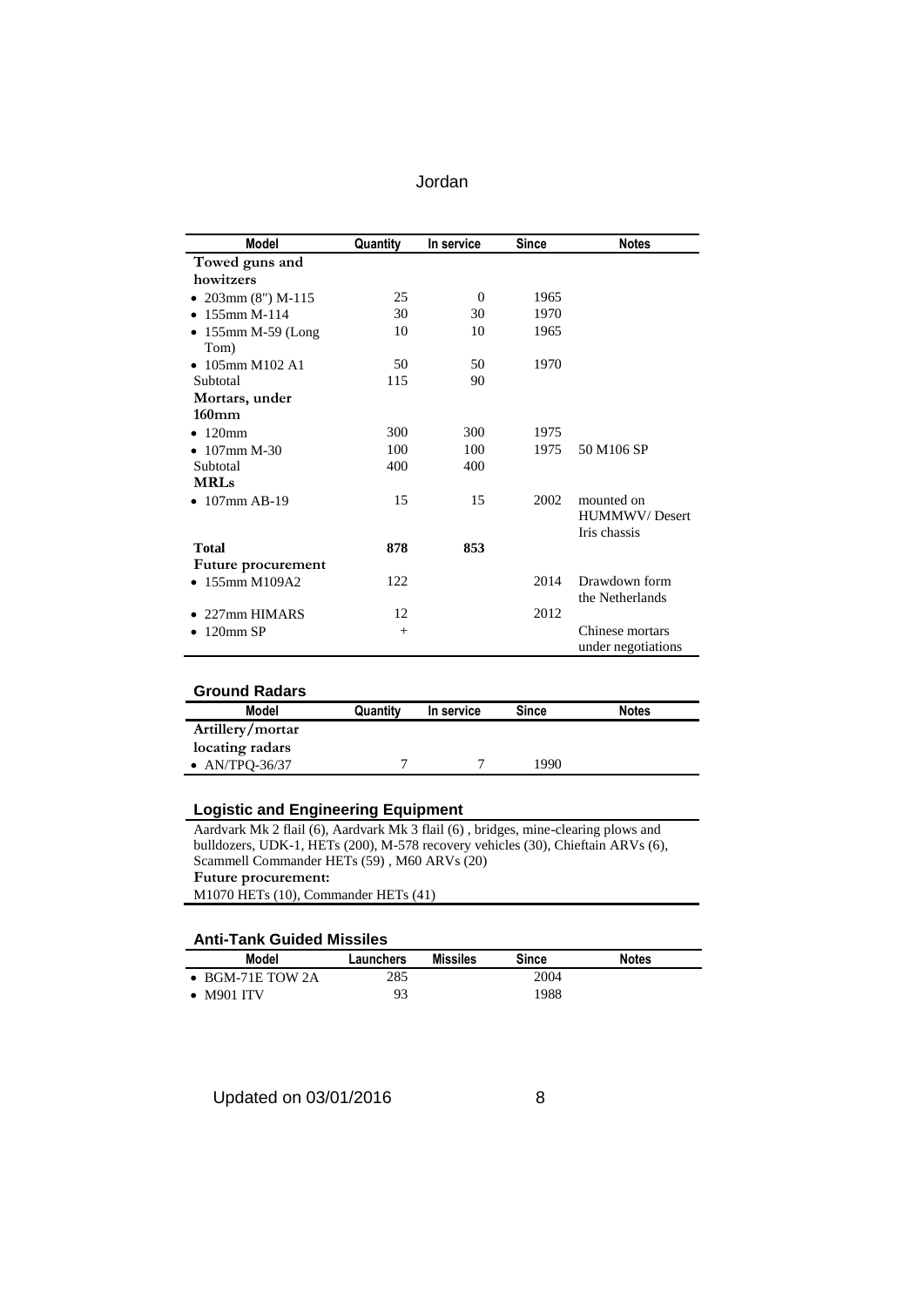| Jordan |
|--------|
|--------|

| Model                     | Launchers | <b>Missiles</b> | <b>Since</b> | <b>Notes</b>          |
|---------------------------|-----------|-----------------|--------------|-----------------------|
| • Milan ITV               | 45        |                 | 2005         | Mounted on YPR        |
|                           |           |                 |              | chassis               |
| $\bullet$ M47 Dragon      | 310       |                 | 1976         |                       |
| $\bullet$ FGM-148 Javelin | 30        | 135             | 2002         |                       |
| • 155mm Copperhead        |           | 100             |              | Artillery projectiles |
| <b>Total</b>              | 763       |                 |              |                       |
| Future procurement        |           |                 |              |                       |
| • FGM-148 Javelin         | 162       | 1,800           |              | Under negotiations    |
| $\bullet$ AT-14 Kornet SP | 200       | 1,000           |              | Mounted on            |
|                           |           |                 |              | <b>HMMWV</b> chassis  |

## **Air Force**

| <b>Order-of-Battle</b> |          |            |              |  |
|------------------------|----------|------------|--------------|--|
| Category               | Quantity | In service | <b>Notes</b> |  |
| Combat                 | 111      | 98         |              |  |
| Transport              | 26       | 26         |              |  |
| Helicopters            | 79       | 79         |              |  |

# **Combat Aircraft**

| <b>Model</b>        | Quantity | In service | <b>Since</b> | <b>Notes</b>                        |
|---------------------|----------|------------|--------------|-------------------------------------|
| Advanced multi-role |          |            |              |                                     |
| $\bullet$ F-16 A/B  | 13       | 13         | 1997         |                                     |
| $\bullet$ F-16 MLU  | 48       | 48         | 2007         | Upgraded to<br>Block 30<br>standard |
| Subtotal            | 61       | 61         |              |                                     |
| Multi-role          |          |            |              |                                     |
| • Mirage $F1-C/E$   | 25       | 12         | 1981         |                                     |
| $\bullet$ F-5 E/F   | 25       | 25         | 1975         | Used for<br>advanced<br>training    |
| Subtotal            | 50       | 37         |              |                                     |
| <b>Total</b>        | 111      | 98         |              |                                     |

| <b>Transport Aircraft</b> |          |                             |       |                 |
|---------------------------|----------|-----------------------------|-------|-----------------|
| Model                     | Quantity | In service                  | Since | <b>Notes</b>    |
| • $C-130$ E/H             | 8        | 8                           | 1972/ | Upgraded        |
|                           |          |                             | 2011  |                 |
| $\bullet$ CASA C-212      |          | $\mathcal{D}_{\mathcal{A}}$ | 1975  |                 |
| • Challenger $604$        |          |                             | 2001  | VIP role        |
| $CN-235$                  |          |                             | 1998  | To be converted |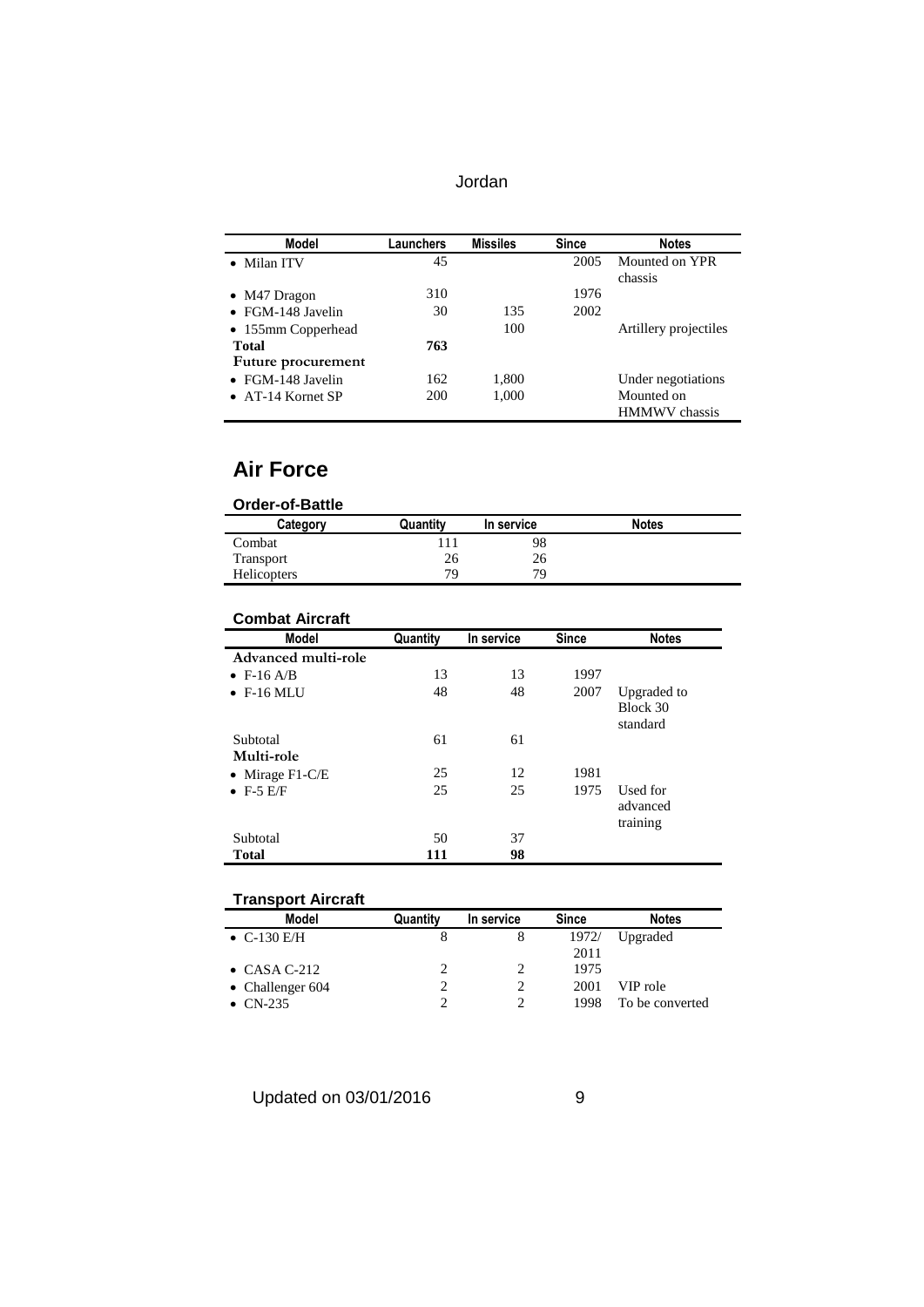| Jordan |
|--------|
|--------|

| Model                       | Quantity | In service     | <b>Since</b> | <b>Notes</b>         |
|-----------------------------|----------|----------------|--------------|----------------------|
|                             |          |                |              | to gunship role      |
| $\bullet$ CN-295            | 2        | $\overline{c}$ | 2004         |                      |
| $\bullet$ Gulfstream III/IV | 2        | $\overline{c}$ | 1986         |                      |
| $\bullet$ IL-76MF           | 2        | $\overline{c}$ | 2011         |                      |
| $\bullet$ RC-208 Caravan    | 5        | 5              | 2010         | Listed also<br>under |
|                             |          |                |              | miscellaneous        |
| • $L-1011-500$              | 1        |                | 1984         |                      |
| <b>Total</b>                | 26       | 26             |              |                      |
| Future procurement          |          |                |              |                      |
| $\bullet$ C-130E            | 1        |                |              | From US<br>drawdown  |

#### **Training and Liaison Aircraft**

| Model                  | Quantity | In service | <b>Since</b> | <b>Notes</b> |
|------------------------|----------|------------|--------------|--------------|
| Jet trainers           |          |            |              |              |
| $\bullet$ CASA C-101   | 9        | 9          | 1987         |              |
| Piston/Turbo-prop      |          |            |              |              |
| $\bullet$ TB-20 Socata | 2        | 2          | 2000         |              |
| • T67M Firefly         | 16       | 16         | 2002         |              |
| Subtotal               | 18       | 18         |              |              |
| <b>Total</b>           | 27       | 27         |              |              |

#### **Helicopters**

| Model                     | Quantity | In service | <b>Since</b> | <b>Notes</b>    |
|---------------------------|----------|------------|--------------|-----------------|
| Attack                    |          |            |              |                 |
| $\bullet$ AH-1G/F/S Cobra | 25       | 25         | 1985         |                 |
| Medium transport          |          |            |              |                 |
| $\bullet$ S-70 Blackhawk  | 13       | 13         | 2008         |                 |
| • AS-332 Super Puma       | 10       | 10         | 1986         |                 |
| Subtotal                  | 23       | 23         |              |                 |
| Light transport           |          |            |              |                 |
| $\bullet$ EC-635          | 13       | 13         | 2003         |                 |
| $\bullet$ AS350 B2 Fennec | 3        | 3          | 2002         |                 |
| Alouette III              | 1        | 1          | 1977         |                 |
| $\bullet$ MD 500D         | 8        | 8          | 1980         |                 |
| <b>MBB BO-105</b>         | 3        | 3          |              | With general    |
|                           |          |            |              | security forces |
| <b>BK-117</b>             | 3        | 3          |              |                 |
| Subtotal                  | 31       | 31         |              |                 |
| <b>Total</b>              | 79       | 79         |              |                 |
| Future procurement        |          |            |              |                 |
| $\bullet$ S-70 Blackhawk  | 3        |            | 2013         | UH-60M VIP      |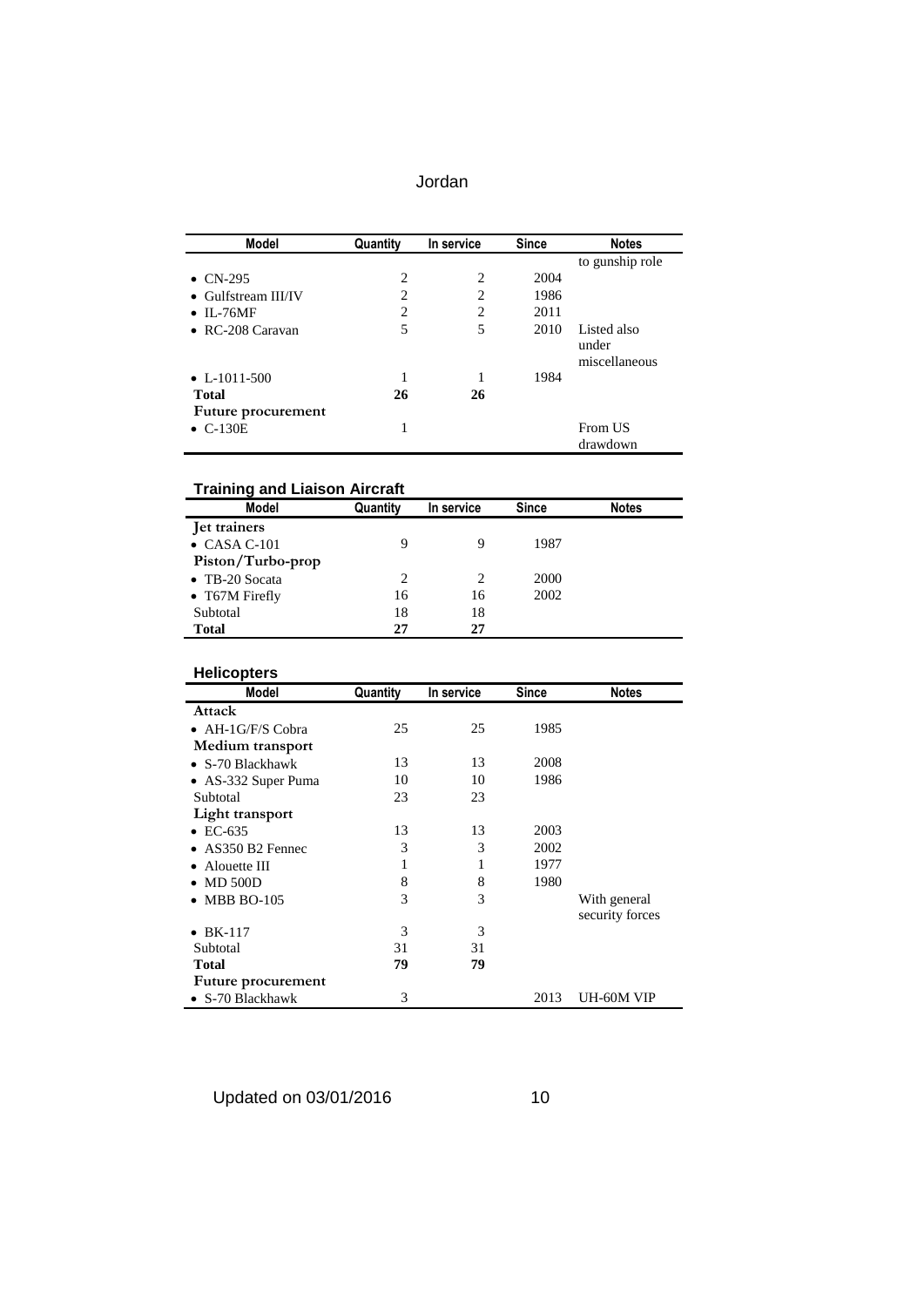| Model                         | Quantity | In service | <b>Since</b> | <b>Notes</b>                         |
|-------------------------------|----------|------------|--------------|--------------------------------------|
|                               |          |            |              | variant                              |
| <b>Miscellaneous Aircraft</b> |          |            |              |                                      |
| Model                         | Quantity | In service | <b>Since</b> | <b>Notes</b>                         |
| Reconnaissance                |          |            |              |                                      |
| $\bullet$ F-5 E/F             | $^{+}$   | $^{+}$     |              | Also listed under<br>combat aircraft |
| $\bullet$ RC-208 Caravan      | 5        | 5          | 2010         |                                      |
| <b>UAVs</b>                   |          |            |              |                                      |
| $\bullet$ S-100 Camcopter     | 2        | 2          | 2011         |                                      |
| Future procurement            |          |            |              |                                      |
| $\bullet$ CN-235 gunship      | 2        |            | 2013         | Conversion of<br>existing aircraft   |

#### **Advanced Armament**

| Air-to-air-missiles                                                                      |
|------------------------------------------------------------------------------------------|
| AIM-9J/M/P Sidewinder (750), AIM-7M Sparrow (96), R-550 Magic                            |
| Air-to-ground-missiles                                                                   |
| AS-30L (10), AGM-65C/G Maverick (110)                                                    |
| <b>Bombs</b>                                                                             |
| Belouga CBU, Durandal anti-runway bombs                                                  |
| <b>Future procurement</b>                                                                |
| Night vision systems, AIM-120 AMRAAM (85)                                                |
| Note: Number in parentheses refers to the quantity of missiles purchased, not to current |
| inventory levels.                                                                        |
|                                                                                          |

### **Air Force Infrastructure**

| Aircraft shelters                              |  |
|------------------------------------------------|--|
| For all combat aircraft                        |  |
| Military airfields                             |  |
| Amman (Marka), Azrak, H-4, H-5, Jaafar, Mafraq |  |

# **Air Defense Forces**

| <b>Surface-to-Air Missiles</b> |                  |           |              |              |
|--------------------------------|------------------|-----------|--------------|--------------|
| Model                          | <b>Batteries</b> | Launchers | <b>Since</b> | <b>Notes</b> |
| Heavy missiles                 |                  |           |              |              |
| • Patriot PAC-3                | 3                |           | 2003         | American     |
|                                |                  |           |              | personnel    |
| • MIM-23B Improved             | 14               |           | 1978         |              |
| <b>HAWK</b>                    |                  |           |              |              |
| <b>Total</b>                   | 17               |           |              |              |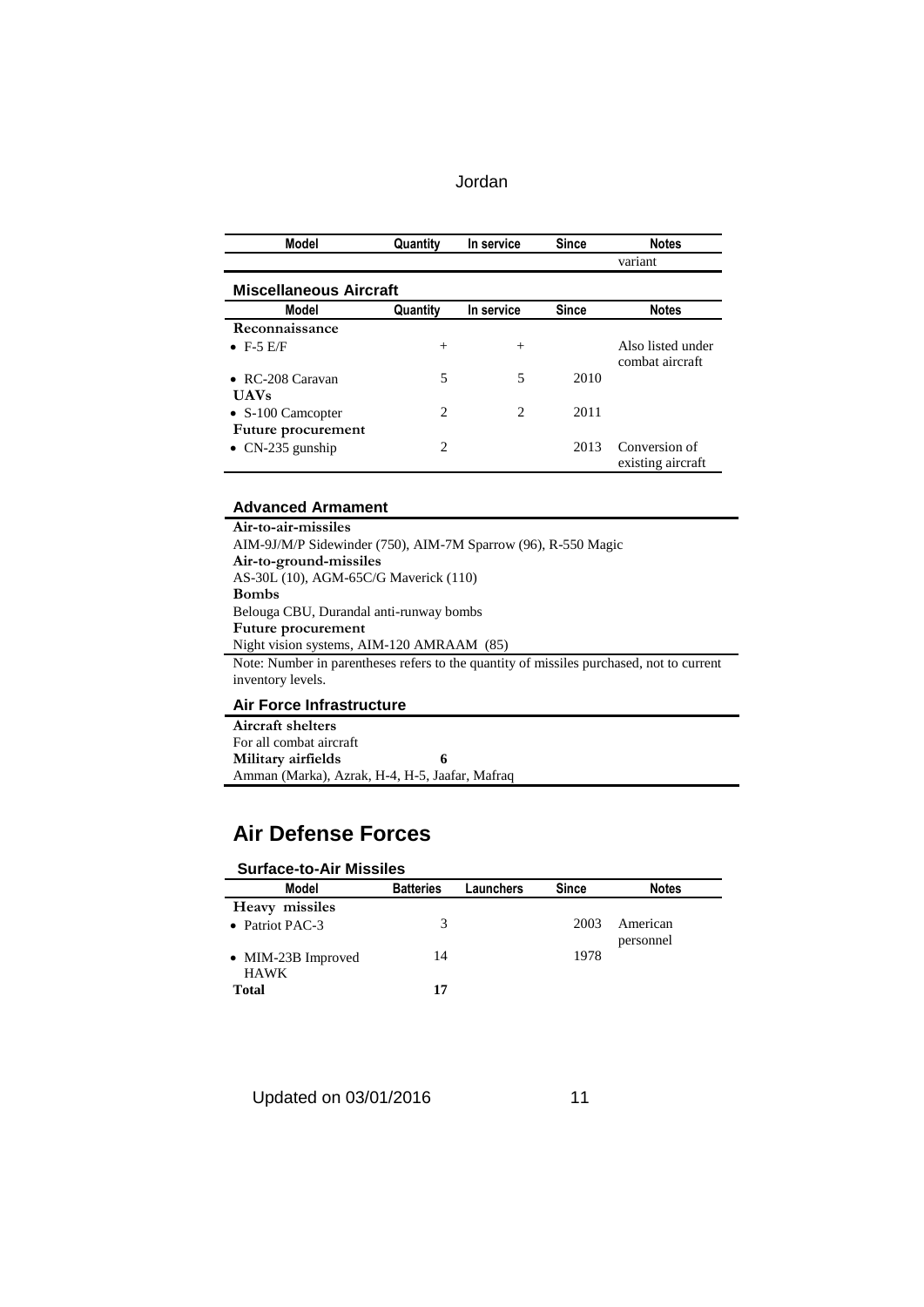| Jordan |
|--------|
|--------|

| <b>Model</b>              | <b>Batteries</b> | Launchers | Since | <b>Notes</b>        |
|---------------------------|------------------|-----------|-------|---------------------|
| <b>Medium</b> missiles    |                  |           |       |                     |
| • SA-8 $(Osa)$            | 12               | 50        | 1982  |                     |
| <b>Total</b>              |                  | 50        |       |                     |
| <b>Light missiles</b>     |                  |           |       |                     |
| • SA-13 (strela-10)       |                  | 50        | 1986  |                     |
| Total                     |                  | 50        |       |                     |
| Shoulder-launched         |                  |           |       |                     |
| missiles                  |                  |           |       |                     |
| $\bullet$ Javelin         |                  | $+$       |       |                     |
| • MIM-43A Redeye          |                  | 270       | 1977  |                     |
| • $SA-14$ (Strela-3)      |                  | 300       | 1987  |                     |
| • SA-18 (Igla)            |                  | 240       | 1991  |                     |
| <b>Total</b>              |                  | 810       |       |                     |
| <b>Future Procurement</b> |                  |           |       |                     |
| • $SA-24$ (Igla-S)        |                  | 200       |       | Mounted on          |
|                           |                  |           |       | <b>Land Cruiser</b> |
|                           |                  |           |       | chassis             |

## **Other Air Defense Systems**

| <b>Model</b>               | Quantity | In service     | <b>Since</b> | <b>Notes</b> |
|----------------------------|----------|----------------|--------------|--------------|
| Short-range guns           |          |                |              |              |
| $\bullet$ 40mm M-42 SP     | 200      | $\overline{0}$ | 1966         | To be phased |
|                            |          |                |              | out          |
| $\bullet$ 23mm ZSU 23x4 SP | 45       | 16             | 1983         |              |
| (Gun Dish)                 |          |                |              |              |
| $\bullet$ 20mm M163 Vulcan | 100      | 100            | 1976         |              |
| <b>SP</b>                  |          |                |              |              |
| <b>Total</b>               | 345      | 116            |              |              |
| Radars                     |          |                |              |              |
| $\bullet$ AN/TPS-43        | 2        | 2              |              |              |
| $\bullet$ AN/TPS-63        | 5        | 5              |              |              |
| $\bullet$ S-711            | 5        | 5              |              |              |
| <b>Future Procurement</b>  |          |                |              |              |
| $\bullet$ FPS-117          | 2        |                |              |              |

# **Navy**

| <b>Patrol Craft</b>              |          |                                     |                                 |
|----------------------------------|----------|-------------------------------------|---------------------------------|
| Type                             | Quantity | Length $(m.)/$<br>displacement (t.) | Notes / armament                |
| • Al-Hussein class (VT)<br>Hawk) |          | 30.5/124                            | $2x30$ mm guns<br>$1x20$ mm gun |